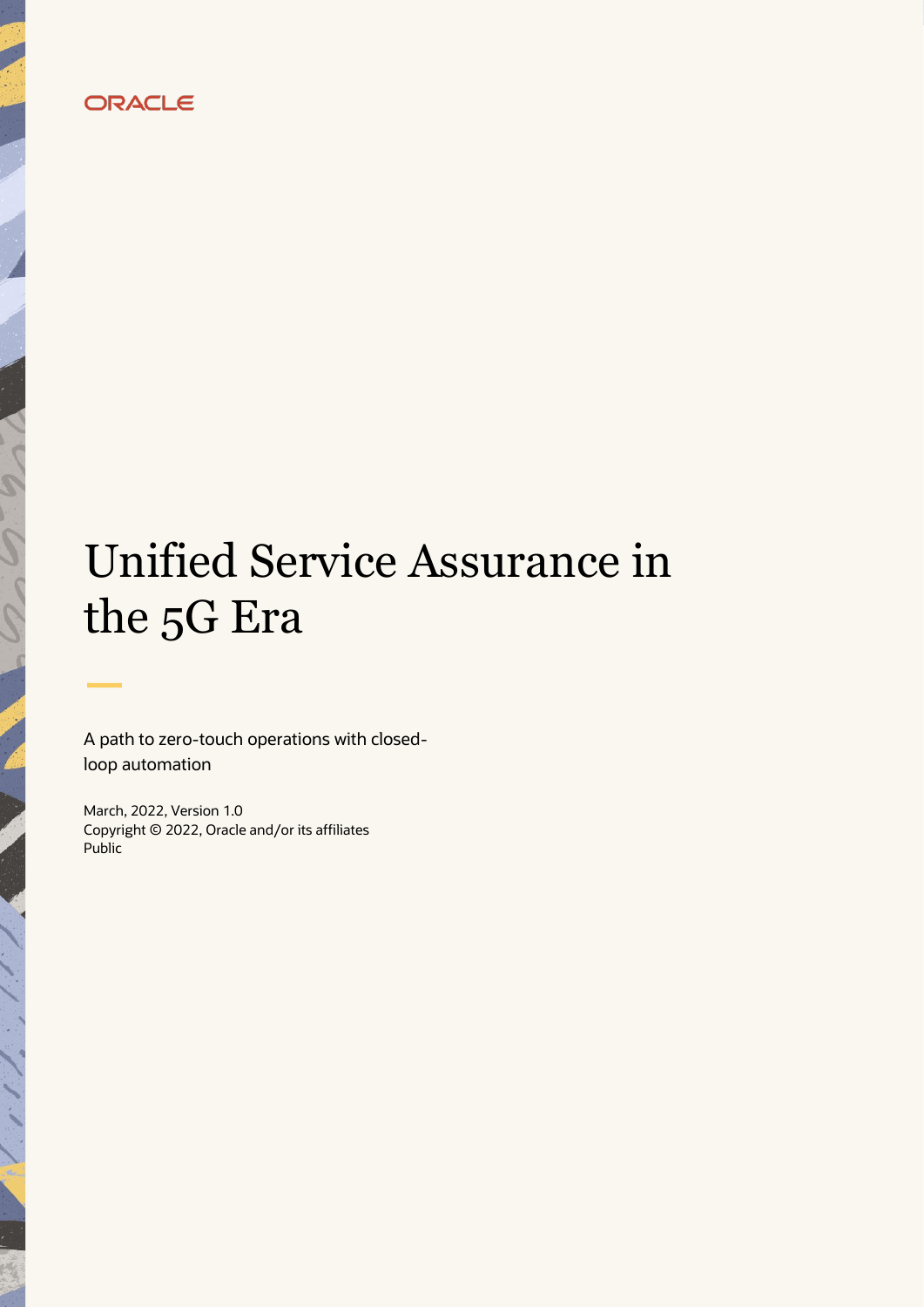#### **The problem behind the churn**

As 5G networks become a larger part of digital transformation, businesses are having to equip themselves to monitor and manage the complexities and scalability demands that come with it. If a business doesn't have the right set of tools for assuring 5G at scale, then quality of service cannot be guaranteed, and the customer experience will suffer — leading to churn.

Historically, network and service management teams have only had access to siloed legacy software tools, which are costly to operate, lack flexibility, and do not scale – and that's a big problem in face of the more complex, hybrid, and data-intensive environments brought by 5G, IoT, SDN/NFV, cloud, and other next-generation technologies.

#### **Ingredients for solution**

To address that problem, while modernizing and future-proofing the business, service management solutions for 5G networks need to be driven by actionable insights and automation.

Automation will help businesses optimize the performance of services and networks, but businesses need automation that goes beyond orchestration of services. It isn't enough to provision a service; automating the way the network identifies and resolves service-impacting incidents in real-time is also very critical — such as a traffic overload that is impacting the quality of services delivered.

Closed-loop assurance – the seamless flow of monitoring, identifying, adjusting, and optimizing the performance of network automatically – is ultimately what will make it all work. A next-generation assurance solution should observe the network, correlate incidents, and provide insights that can drive smart fulfilment, self-scaling, and self- healing actions, resulting in validation and end-to-end service management — eventually leading to zerotouch and self-service.

At its core, closed-loop assurance reduces error, time and effort, and cost for the business.

For an effective digital transformation fit for our modern world, businesses will need a closed-loop assurance solution with capabilities you can't find in legacy systems:

- End-to-end visibility
- Scalability to meet 5G and IoT demands
- Proactive and real-time network and service management
- Greater automation with AIOps
- Major cost-efficiencies
- Legacy tool consolidation
- Seamless integration

#### **Oracle Communications Unified Assurance**

#### **Enables 5G transformation through closed-loop assurance**

Oracle Communications Unified Assurance provides fault, performance, topology, and service management functionality in a unified, open, and highly performing platform optimized by AIOps. It applies Machine Learning for advanced correlation, root cause analysis and automation across domains — in real-time and at scale.

Oracle Communications Unified Assurance has been designed to address the shortcomings of legacy solutions while leaving the door open for future services. Rather than suppressing event data, Oracle Communications Unified Assurance reveals it in full and uses it for good, to strengthen a company's operations and bottom line.

The hyperscale architecture of Oracle Communications Unified Assurance, Machine Learning, and microservices capabilities are designed to handle the explosion of data brought by 5G and IoT that surpasses the human processing ability — delivering actionable insights and closed- loop service assurance at reduced costs.

With Oracle Communications Unified Assurance, your services are monitored and managed to perform well all the time — no matter the complexity of the environment. If they fail, they are brought back to an operational state with speed and accuracy through a closed loop, reducing downtime.

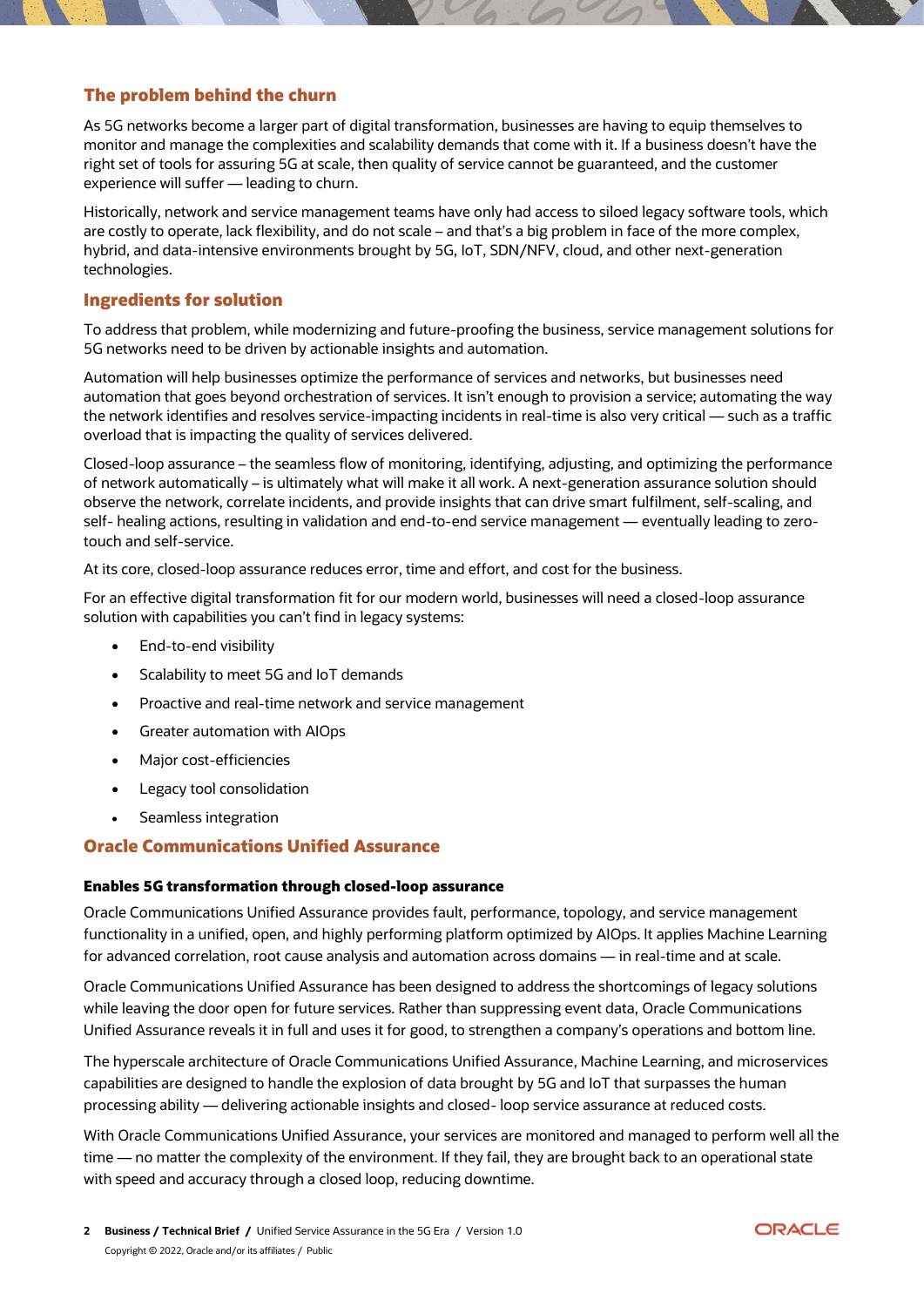Oracle Communications Unified Assurance integrates seamlessly with service orchestration engines using standards- based REST APIs. When a virtual service chain is requested, the Oracle Communications Unified Assurance platform dynamically creates a matching service chain and watches the orchestration engine spin up the virtualized network services within their virtual containers. Service chain dashboards are available to integrate into existing orchestration tools to show in real-time the service turn-up (with confirmations). Additionally, turned up services are then monitored as a complete 'end-to-end' service for that customer — meaning that events within the complex tier of servers, virtual machines, and services are all correctly understood and monitored — so when a problem occurs, its impact to the customer is correctly communicated to the teams in the Network Operations Center.

### **Oracle Communications Unified Assurance across three dimensions**

Oracle Communications Unified Assurance delivers across all these dimensions and more. Key capabilities are shown in the following sections.

#### **AIOps and RCA<sup>3</sup> ™: harnessing the power of AI/machine learning**

RCA<sup>3</sup> is Oracle Communications Unified Assurance's Al-Optimized root cause analysis model that combines 3 different perspectives to quickly pinpoint, analyze, and resolve the root cause of service- impacting events:

- 1. Unsupervised machine learning
- 2. Supervised event correlation
- 3. Topological root cause



RCA<sup>3</sup> will correlate events and eliminate noise with precision to ensure operations are focused on the relevant incidents and impacted services. This automated correlation and compression of events into actionable events results in fewer trouble tickets, lower manual efforts, and greater operational efficiency. 90%+ of event-to-ticket compression rates are commonly achieved.

#### **Hyperscale architecture and microservices**

Legacy applications are built on traditional architectures that are generally not dynamic and often struggle to scale. Customers also find there to be limited options to enhance and integrate to these traditional solutions and regularly must wait for vendors to create such enhancements and integrations for them.

The Hyperscale Architecture of Oracle Communications Unified Assurance is designed to address these problems. By replacing operating system VMs with containers, microservice applications support extreme amounts of scale with far less dedicated hardware and microservice components, and integrations can be developed and deployed quickly.

#### **Unification and tool consolidation**

Oracle Communications Unified Assurance combines fault, performance, topology, and service management capabilities in a single holistic platform, enabling legacy tool consolidation — helping to reduce OPEX and CAPEX.

| <b>CAPABILITY</b> | <b>IN ACTION</b>                         | <b>RESULTS</b>                                                                                                                                                            |
|-------------------|------------------------------------------|---------------------------------------------------------------------------------------------------------------------------------------------------------------------------|
| Fault Management  | Unfiltered faults within one<br>solution | Can monitor, detect, analyze, & resolve faults faster<br>with the ability to manipulate, prioritize, and escalate<br>alarms on the fly.                                   |
|                   |                                          | Delivers a unified view of the availability and<br>performance of the entire infrastructure on a single<br>screen so immediate action can be taken in one<br>right-click. |

**3 Business / Technical Brief /** Unified Service Assurance in the 5G Era / Version 1.0 Copyright © 2022, Oracle and/or its affiliates / Public

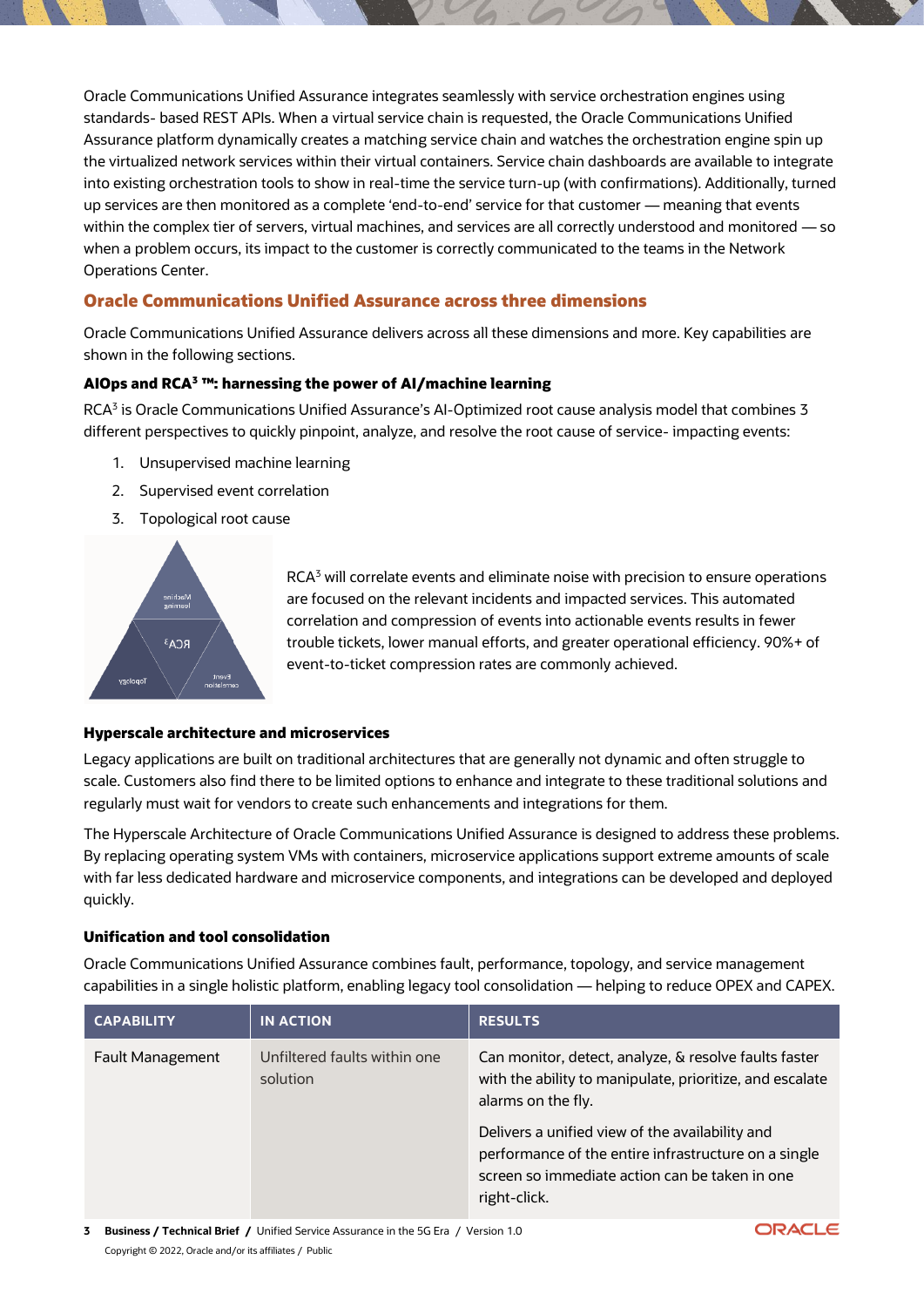| Performance<br>Management | Performance metrics are<br>collected from all data source<br>types: network, server,<br>storage, and applications. | End-to-end service performance visibility and<br>monitoring, and real-time reporting to help<br>proactively prevent outages or tackle them before<br>they impact customers.                                                                       |
|---------------------------|--------------------------------------------------------------------------------------------------------------------|---------------------------------------------------------------------------------------------------------------------------------------------------------------------------------------------------------------------------------------------------|
| Topology<br>Management    | All data is collected and<br>normalized into a common<br>mapping and visualization<br>model.                       | Quickly and accurately depict topology changes in<br>near-real-time with a 360° view, greatly simplifying<br>complexities with a single UI, customizable reports,<br>dashboards, and portals.                                                     |
| Service Management        | With advanced service<br>thresholding capabilities, it<br>provides a top-down view of<br>customer services.        | Ability to make immediate use of existing<br>configurations and data from fault, performance, or<br>topology, allowing for agile service management.<br>Operations can prioritize services to prevent issues<br>that negatively impact customers. |

Table 1. The capabilities and results that are enabled by Oracle Communications Unified Assurance

## **Oracle Communications Unified Assurance can help you evolve from legacy systems**

The consequences of network incidents, which are commonly missed with legacy systems, can be very disrupting to businesses. They can cause widespread outages, SLA violations, and customer dissatisfaction, which can lead to churn. Save your systems so you can save your customers.

Proactive monitoring, real-time performance, ML-driven root cause analysis, and predictive analytics can lead to closed-loop assurance and zero-touch automation solutions to address problems before they intrude on your customer's experience.

Oracle Communications Unified Assurance can be deployed to:

- co-exist with, and federate across, existing systems and tools to provide unified network visibility with actionable insights that help transform operations, deliver greater efficiency and deliver a better customer experience
- replace and retire existing systems and tools driving material costs savings through consolidation of tools, people, network integrations, data center servers and space, etc. based on a compelling and quantifiable business case

#### **Success Story**

#### **Tier 1 CSP — Faster Time to Market of Virtual Network Services with Oracle Communications Unified Assurance with Closed-Loop Assurance**

A market-leading Tier 1 CSP leveraged SDN and NFV to enable the rapid launch of new virtual network services offerings targeted at enterprises — while providing end-to-end service orchestration, NFV/VNF onboarding and testing, and closed-loop service assurance to deliver customer self-service, zero-touch provisioning, and improved SLA performance.

The solution was enabled by the seamless integration of the orchestration of virtual network services with the operational and business support systems — OSS and BSS— via service chains. Incidents were correlated and the root cause identified so that correction action — such as re-instantiating the function, restarting it, or other could be effectively performed in a closed-loop manner.

By reducing the level of manual intervention in the service lifecycle, virtual services could be more easily offered to a wider range of customers. Oracle Communications Unified Assurance was at the core of the solution's ability to provide closed-loop service assurance.